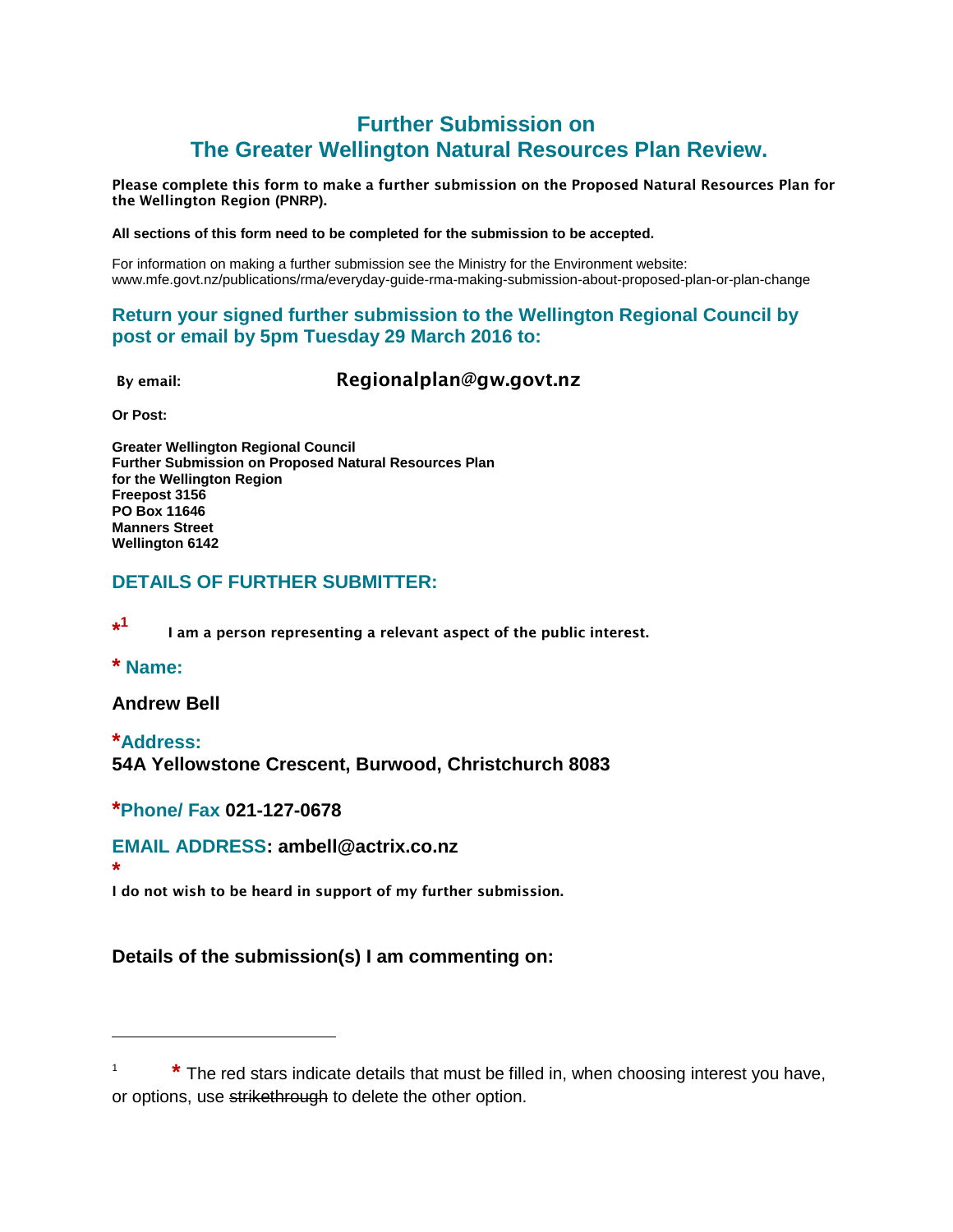**1. Submitter 282: Wellington International Airport Limited.**

| <b>Address for contact:</b> | Mitchell's Partnerships Ltd.<br>PO Box 489 Dunedin, 9054 |
|-----------------------------|----------------------------------------------------------|
| Email                       | Claire.hunter@mitchellpartnerships.co.nz                 |
| CC.                         | greg.thomas@wlg.aero                                     |

#### **I oppose submitter 282 in regard to the following points:**

#### **WIAL Submission Page 5 Paragraph xi:**

Schedule K relating to surf breaks seeks to preserve the natural character of the coastal marine area by protecting (Objective 037, Policy P51) surf breaks. However the schedule includes surf breaks that have been significantly affected by the modification of the environment in Lyall Bay and are therefore not representative of the natural character of the coastal marine area. WIAL also notes that the Proposed Plan provides little scope for the mitigation of effects on surf breaks. Furthermore, WIAL queries the reason for elevating surfing above other recreational values, when the NZCPS (Policy 6) seeks more broadly to maintain and enhance the public open space and recreation qualities and values of the coastal marine area. WIAL also notes that there is no higher level directive within the Wellington Regional Policy Statement to require the specific protection of surf breaks at a regional level, WIAL considers that the Proposed Plan inappropriately extends a level of protection to regionally significant surf breaks that would be more commensurate with the management of surf breaks of national significance, and is therefore contrary to, and does not give effect to, the NZCPS Policy 16.

#### **My Response:**

WIAL have failed to recognise that regional surf breaks are protected under Policies 13 and 15 of the New Zealand Coastal Policy Statement, these policies give direction to territorial authorities to provide identification and protection for their regional Surf breaks, as surf breaks are recognised as elements of Natural Features along with natural landforms such as headlands, peninsulas, cliffs, dunes, wetlands, reefs, freshwater springs and surf breaks; Policy 13(2)(c) and;

Policy 15(b) avoid significant adverse effects and avoid, remedy, or mitigate other adverse effects of activities on other natural features and natural landscapes in the coastal environment;

Where Policy 15(c) gives direction on methods by which to avoid, remedy or mitigate effects on these identified natural features.

#### **WIAL Submission Annexure A, page 8, Objective 037**

#### **Significant surf breaks are protected from inappropriate use and development**

I **oppose** WIAL's decision sought deletion of Objective 037

I seek that Objective 037 is kept in the PNRP.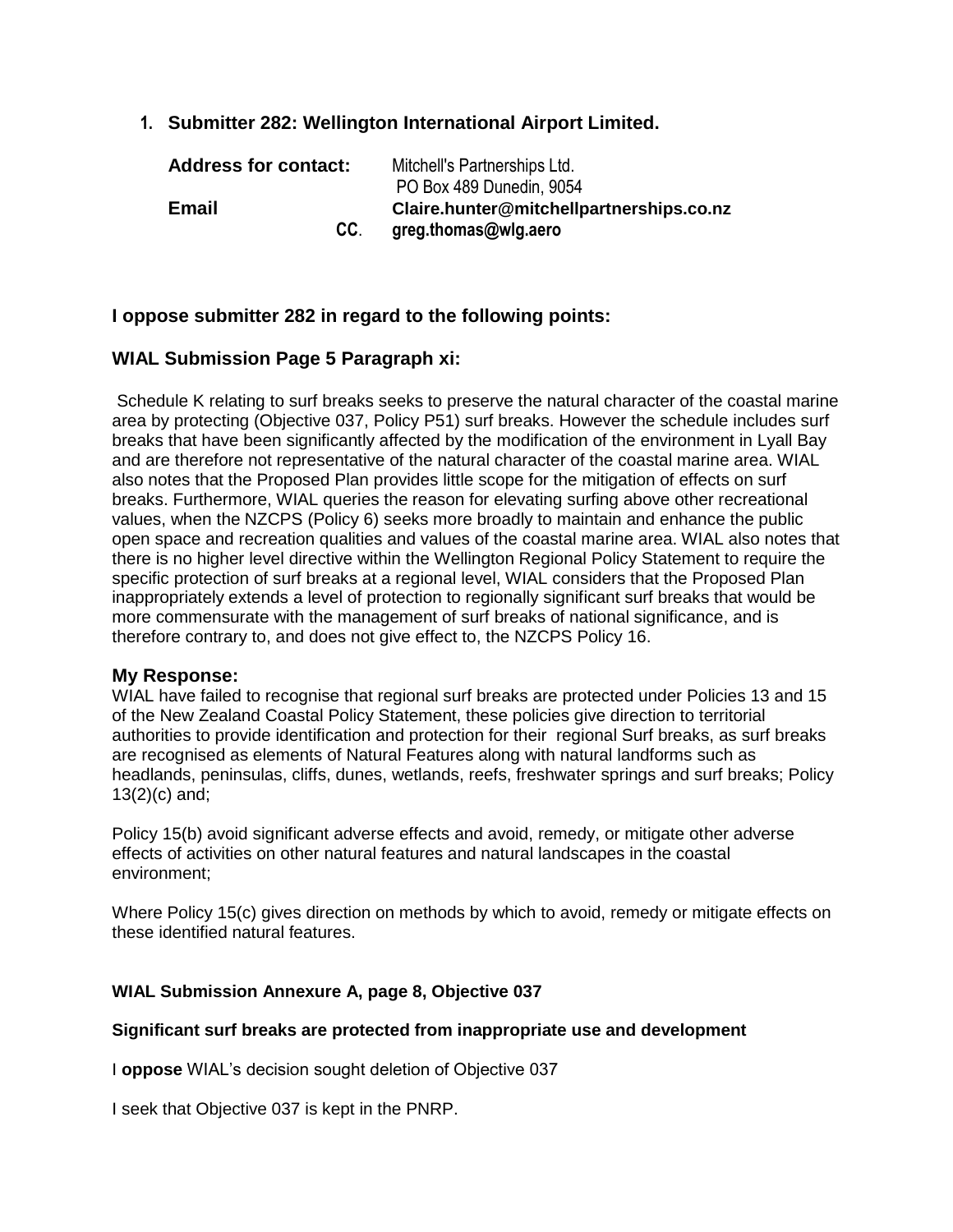I also **oppose** WIAL's decision sought that the Corner Surf break in Lyall Bay be removed from Schedule K of the PNRP.

#### **WIAL Submission Annexure A, page 25 : Policy P51 Significant Surf breaks**

#### **I oppose WIAL's decision sought to delete Policy P51**

WIAL have argued that the Corner surf break is not a natural feature, as without the Airport the Corner surf break would not exist in its current form.

The Corner Surf break is a natural reaction to the airport. A number of senior surfers note that there was a surfbreak in the part of Lyall Bay that has been reclaimed for the airport, a right hander. Evidence of this can be viewed at the Alexander Turnbull Library: [https://natlib.govt.nz/records/23046068?search%5Bpath%5D=items&search%5Btext%5D=Lyall](https://natlib.govt.nz/records/23046068?search%5Bpath%5D=items&search%5Btext%5D=Lyall+Bay+1938) [+Bay+1938](https://natlib.govt.nz/records/23046068?search%5Bpath%5D=items&search%5Btext%5D=Lyall+Bay+1938)

"WIAL questions how Policy P51 would work in regard to these scheduled surf spots which have been enhanced by human-induced modification. If it is intended to only protect naturally occurring surf breaks, the schedule would have to be revised to reflect this."

It should be pointed out that from case law the precedence is with respect to environmental impacts that they are assessed on what is there today, not what it used to be like.

For example, replacing an old causeway with a bridge, you must consider the impacts on the environment as it is with the causeway, not as it is without the old causeway before it was constructed; the same with replacing a coastal protection structure for a new one; it's not about how the new structure would impact on the environment before the old structure was there, it is the impact on the existing environment.

In this case, it would mean that WIAL cannot argue that because the historic humaninduced changes to Lyall Bay resulted in a high-quality surfing break, it does not have to consider it or that it has no value because it's not 'natural'. Furthermore, and most importantly, the reclamation may be man-made (i.e. not natural), however, the break that formed beside it formed naturally due to coastal processes and is an entirely natural feature in response to human intervention (it is comprised of swell, currents, water levels, seabed morphology and wind, as per Schedule 1 of the NZCPS).

#### **Objective 037**

**Significant surf breaks are protected from inappropriate use and development**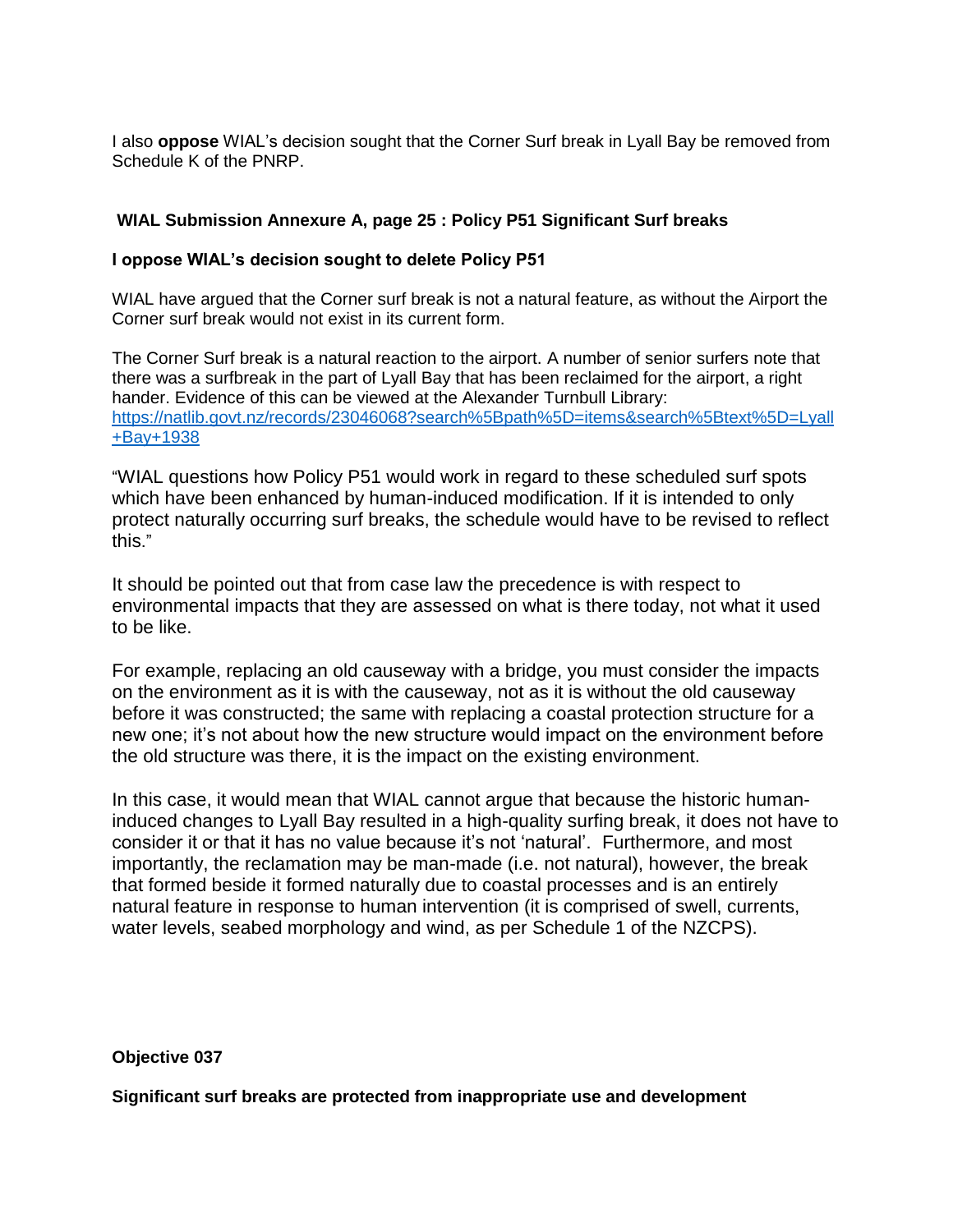I support the inclusion of this objective in the PNRP.

# **Policy P51**

Policy P51: Significant surf breaks

Use and development in and adjacent to the significant surf breaks identified in Schedule K (surf breaks) shall be managed by **minimising** the adverse effects on:

- (a) natural processes, currents, seabed morphology and swell corridors that contribute to significant surf breaks, and
- (b) access to significant surf breaks within the coastal marine area, on a permanent or ongoing basis.

I support in part this policy.

However Policy P51 is inconsistent with The New Zealand Coastal Policy Statement and other policies in PNRP that refer to Natural Features.

Both Policy 13 and 15 note that adverse effects must be avoided, remedied, or mitigated. Policy 13 describes the range of natural features that these policies recognise:

## **Policy 13 Preservation of natural character**

**2 (c)** natural landforms such as headlands, peninsulas, cliffs, dunes, wetlands, reefs, freshwater springs and surf breaks;

Policy P51 of the GWRC PNRP uses the word **minimising** which lends far less weight than Avoid remedy or mitigate.

I note that other policies in the PNRP that relate to natural features (such as 4.6.5 Natural features and landscapes and special amenity landscapes (b) )refer to avoid, remedy, or mitigate.

I question why out of all natural features, surf breaks are singled out for lessor protection?

#### **Decision Sought: Change Policy P51 to read as:**

Policy P51: Significant surf breaks

Use and development in and adjacent to the significant surf breaks identified in Schedule K (surf breaks) shall be managed by minimising **avoiding remedying, or mitigating** the adverse effects on: